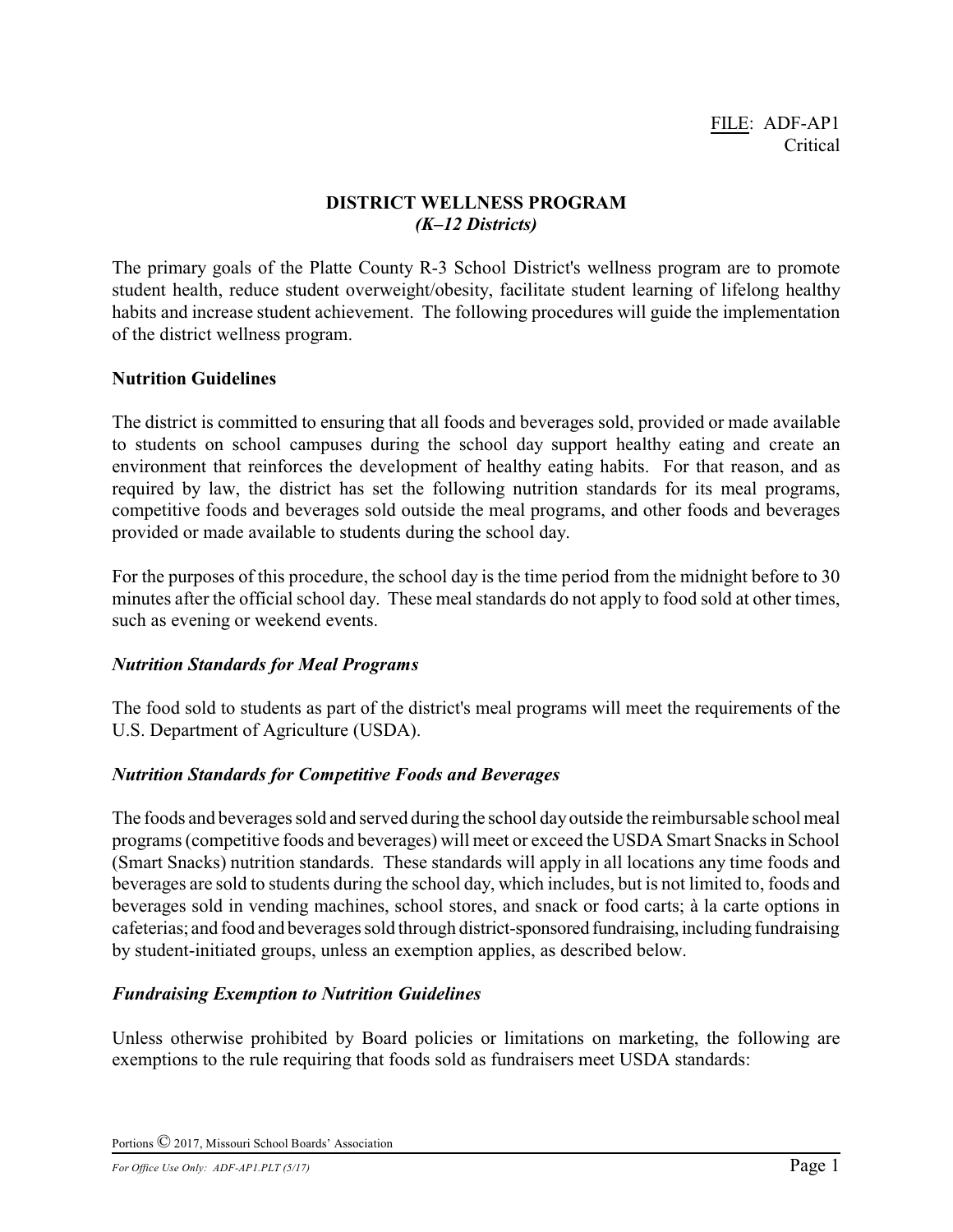- 1. Foods sold off campus, outside the school day or to nonstudents do not have to meet the USDA standards.
- 2. Foods that do not meet USDA standards and are not intended for consumption at school may be delivered during the school day, and order forms for such food may be distributed during the school day, to the extent that these activities otherwise comply with district policies and procedures.
- 3. Each school building within the district may hold up to five one-day fundraisers per school year on district property during the school day that involve the sale of foods that do not meet USDA standards.

## *Nutrition Standards for Foods and Beverages Provided to Students during the School Day*

All foods and beverages the district provides or makes available to students during the school day will meet or exceed the district's nutrition standards. The district's nutritional standards for a single serving should not exceed:

- < 300 total calories
- $\blacktriangleright$  35 percent grams of fat
- $\rightarrow$  35 percent grams of sugar

This includes, but is not limited to, foods and beverages provided or made available to students for celebrations, classroom parties and birthdays, regardless of the source of the food. The district will provide parents/guardians and district employees a list of foods and beverages that meet the district's nutrition standards and a list of healthy party ideas, including nonfood celebration ideas.

#### *Water*

Students will have access to safe and unflavored drinking water throughout the school day in every district facility used by students. Free, safe and unflavored drinking water will be available to students during mealtimes in the places where meals are served.

#### **Nutrition Education**

The district's nutrition education goal is to integrate sequential nutrition education with the comprehensive health education program and, to the extent possible, the core curriculum taught at every grade level in order to provide students with the necessary knowledge and skills to make healthy nutrition decisions. In order to achieve the nutrition education goal, the district will: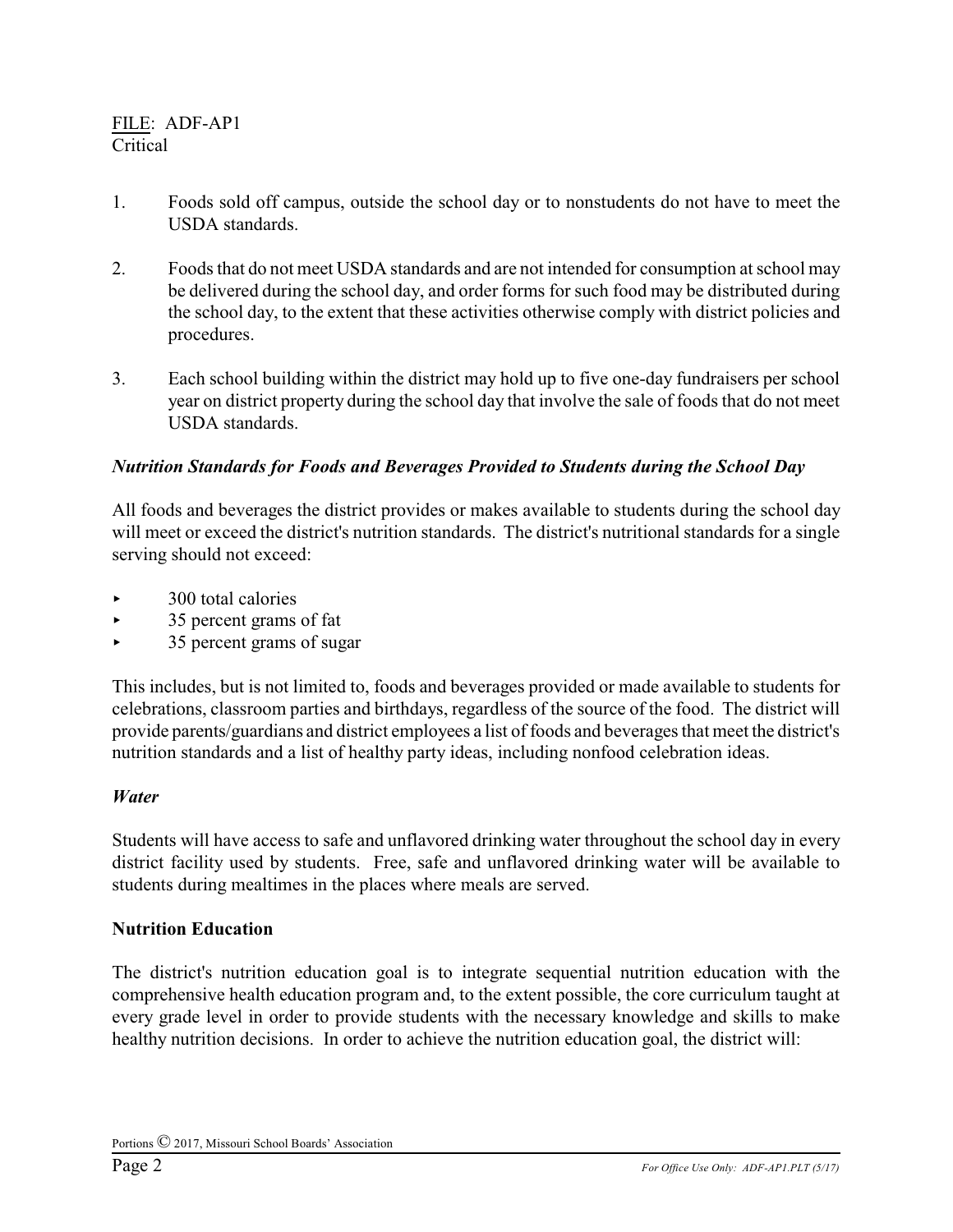- 1. Provide students at all grade levels with adequate nutrition knowledge including, but not limited to:
	- $\blacktriangleright$  The benefits of healthy eating.
	- $\blacktriangleright$  Essential nutrients.
	- < Nutritional deficiencies.
	- < Principles of healthy weight management.
	- $\blacktriangleright$  The use and misuse of dietary supplements.
	- Safe food preparation, handling and storage.
- 2. Provide students with nutrition-related skills that minimally include the ability to:
	- $\blacktriangleright$  Plan healthy meals.
	- $\blacktriangleright$  Understand and use food labels.
	- Apply the principles of the USDA's Dietary Guidelines for Americans and MyPlate.
	- < Critically evaluate nutrition information, misinformation and commercial food advertising.
	- < Assess personal eating habits, nutrition goal-setting and achievement.
- 3. Provide instructional activities that stress the appealing aspects of healthy eating and are hands-on, behavior based, culturally relevant, developmentally appropriate and enjoyable. Examples of activities include, but are not limited to: food preparation, contests, promotions, taste testings, farm visits and school gardens.
- 4. Encourage district staff to cooperate with local agencies and community groups to provide students with opportunities for volunteer work related to nutrition, such as in food banks, soup kitchens or after-school programs.
- 5. Provide information to all school staff about the symptoms of nutrition-related conditions such as unhealthyweight, eating disorders and other nutrition-related health problems. Staff members who identify students who may have nutrition-related conditions will notify school counselors or student health services staff. When appropriate, school counselors or student health services staff will provide information about these conditions, including available treatment options, to the student and his or her parents/guardians.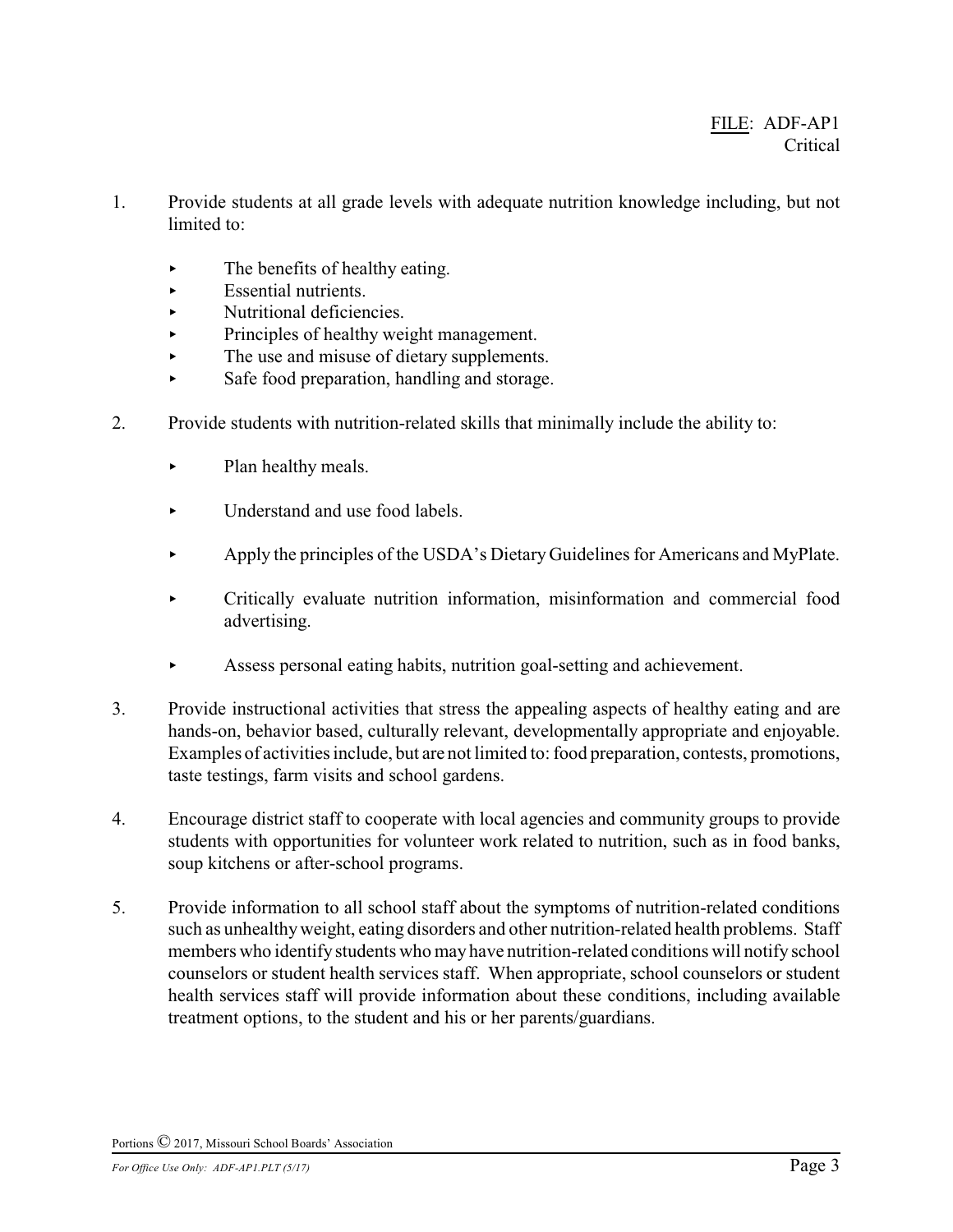#### **Nutrition Promotion**

Nutrition promotion that uses evidence-based techniques to encourage healthy nutrition choices and participation in school meal programs positively influences lifelong eating behaviors. Students and staff will receive consistent nutrition messages throughout district facilities. Nutrition promotion also includes marketing and advertising nutritious foods and beverages to students and is most effective when implemented consistentlybyschool staff, parents/guardians and the community. The district will promote the importance of good nutrition in its schools and in the community through one or more of the following activities:

- 1. Offering healthy eating seminars for parents/guardians.
- 2. Providing nutrition information to parents/guardians via newsletters, handouts, presentations or other appropriate means.
- 3. Posting nutrition tips on district websites.
- 4. Disseminating information about community programs that offer nutrition assistance to families.
- 5. Posting links on district websites to research and articles explaining the connections between good nutrition and academic performance.
- 6. Providing school meals that meet a variety of cultural preferences with a special emphasis on the populations served by the district.
- 7. Posting menus, including nutrient contents and ingredients, on district and school websites.

If practical, the district will provide information in a language understandable to the parents/guardians.

#### *Marketing and Advertising*

Marketing in district facilities will be consistent with the goals of the district's wellness program and comply with Board policy. The district will strive to promote the wellness program and educate parents/guardians regarding the quality of district foods.

Food and beverage marketing will be limited to the promotion of foods and beverages that meet the Smart Snacks nutrition standards.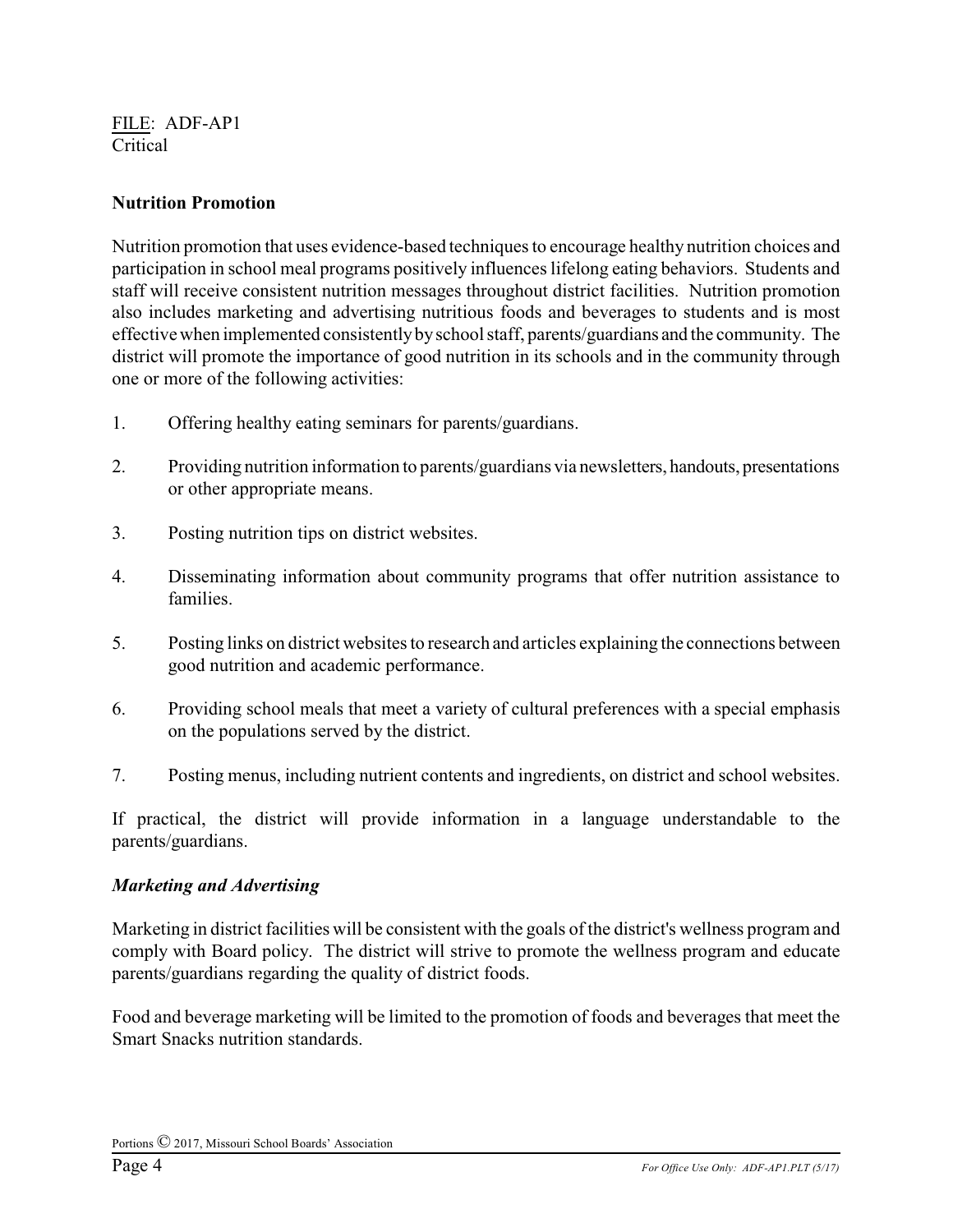## **Physical Activity**

*Moderate Physical Activity* – Low-impact to medium-impact physical exertion designed to increase an individual's heart rate to rise to at least 75 percent of his or her maximum heart rate. Examples of moderate physical activityinclude, but are not limited to, running, calisthenics or aerobic exercise. Time spent in recess and physical education counts as moderate physical activity.

*Recess* – A structured play environment outside of regular classroom instructional activities that allows students to engage in safe and active free play.

The district's physical activity goal is to assist students in learning to value and enjoy physical activity as an ongoing part of a healthy lifestyle by ensuring that every student has the opportunity to develop the knowledge, skills and desireto perform a variety of physical activities, maintain physical fitness and regularly participate in physical activity. In order to achieve the physical activity goal, the district will:

- 1. Develop a sequential program of appropriate physical education aligned with Missouri Learning Standards for every student. The elementary program will provide for:
	- < Thirty minutes of recess per day. Recess may be incorporated into the lunch period, but will be scheduled before lunch and held outdoors when possible.
	- An average of 150 minutes of moderate physical activity each five-day school week or an average of 30 minutes per school day. The program will also provide for 50 minutes per week of physical education under the supervision of a certified physical education instructor.
	- $\blacktriangleright$  The middle school program will provide for 83 minutes of moderate physical activity during each school week and 3,000 minutes of physical education per year.
	- $\blacktriangleright$  The high school program will provide for one unit of physical education prior to graduation.

All activity will:

- < Emphasize knowledge and skills for a lifetime of regular physical activity.
- Meet the needs of all students, especially those who are not physically skilled or who have special needs.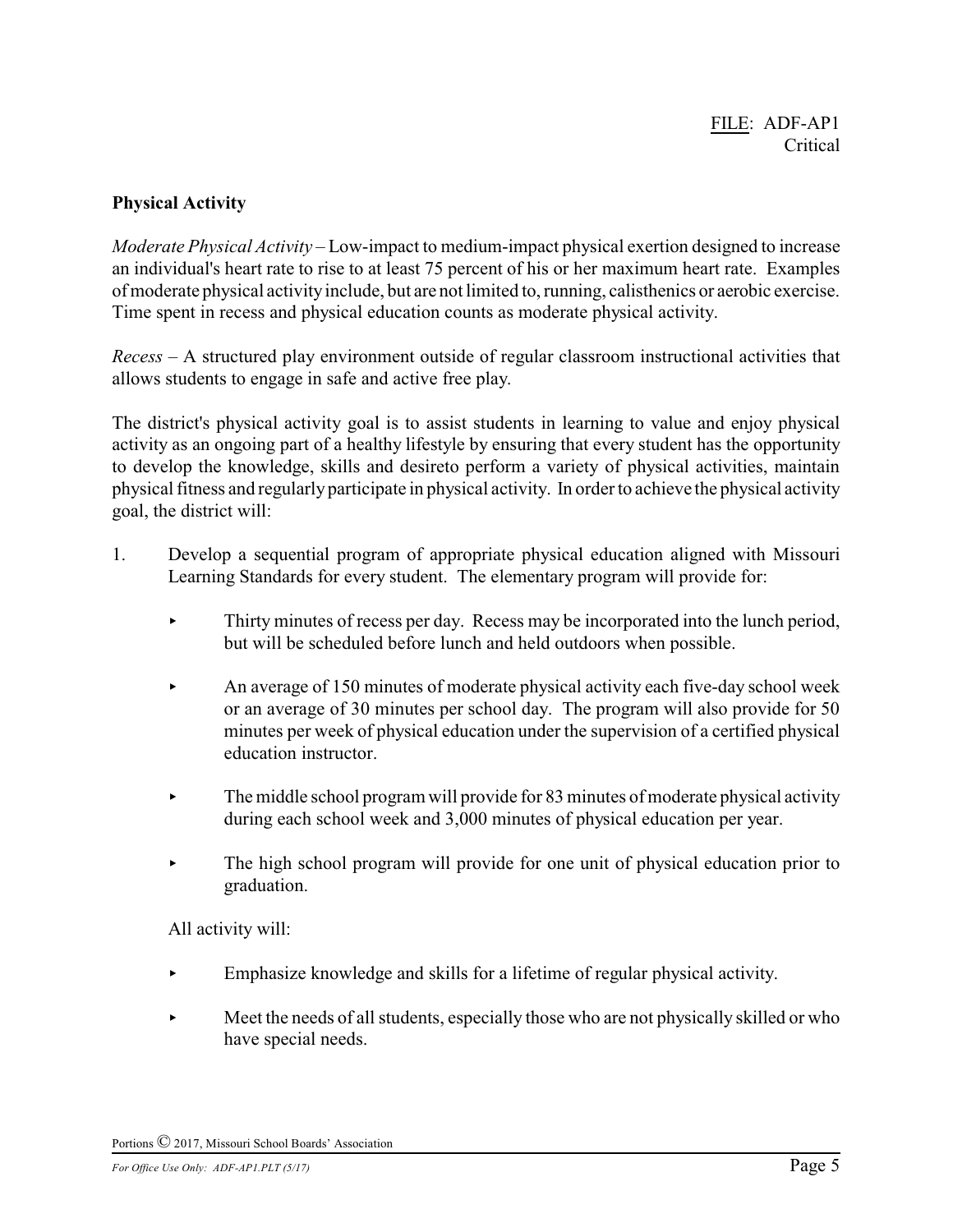- Provide a variety of activity choices, feature cooperative as well as competitive activities, and account for gender and cultural differences in students' interests.
- $\blacktriangleright$  Prohibit exemptions from physical education courses on the basis of participation in an athletic team, community recreation program, ROTC, marching band or other school or community activity.
- $\triangleright$  Contribute to achieving the goals established in the district's wellness policy and be closely coordinated with the other components of the overall school health program.
- 2. Provide opportunities and encouragement for students to voluntarily participate in beforeand after-school physical activityprograms designed to supplement, not replace, the district's physical education offerings, such as intramural activities, interscholastic athletics and clubs by:
	- < Providing a diverse selection of competitive and noncompetitive, as well as structured and unstructured, activities to the extent that staffing and district/community facilities permit.
	- < Offering intramural physical activity programs that feature a broad range of competitive and cooperative activities for all students.
	- < Encouraging partnerships between schools and businesses. Promotion of such partnerships must be appropriate and in accordance with Board policy and applicable procedures.
- 3. Strive to provide joint school and community recreational activities by:
	- $\blacktriangleright$  Encouraging families to be partners in their children's education and collaborate with community agencies and organizations to provide ample opportunities for students to participate in physical activity beyond the school day.
	- Working with recreation agencies and other community organizations to coordinate and enhance opportunities available to students for physical activity during their outof-school time.
	- $\blacktriangleright$  Negotiating mutually acceptable, fiscally responsible arrangements with community agencies and organizations to keep district-owned facilities open for use by students, staff and community members during non-school hours and vacations.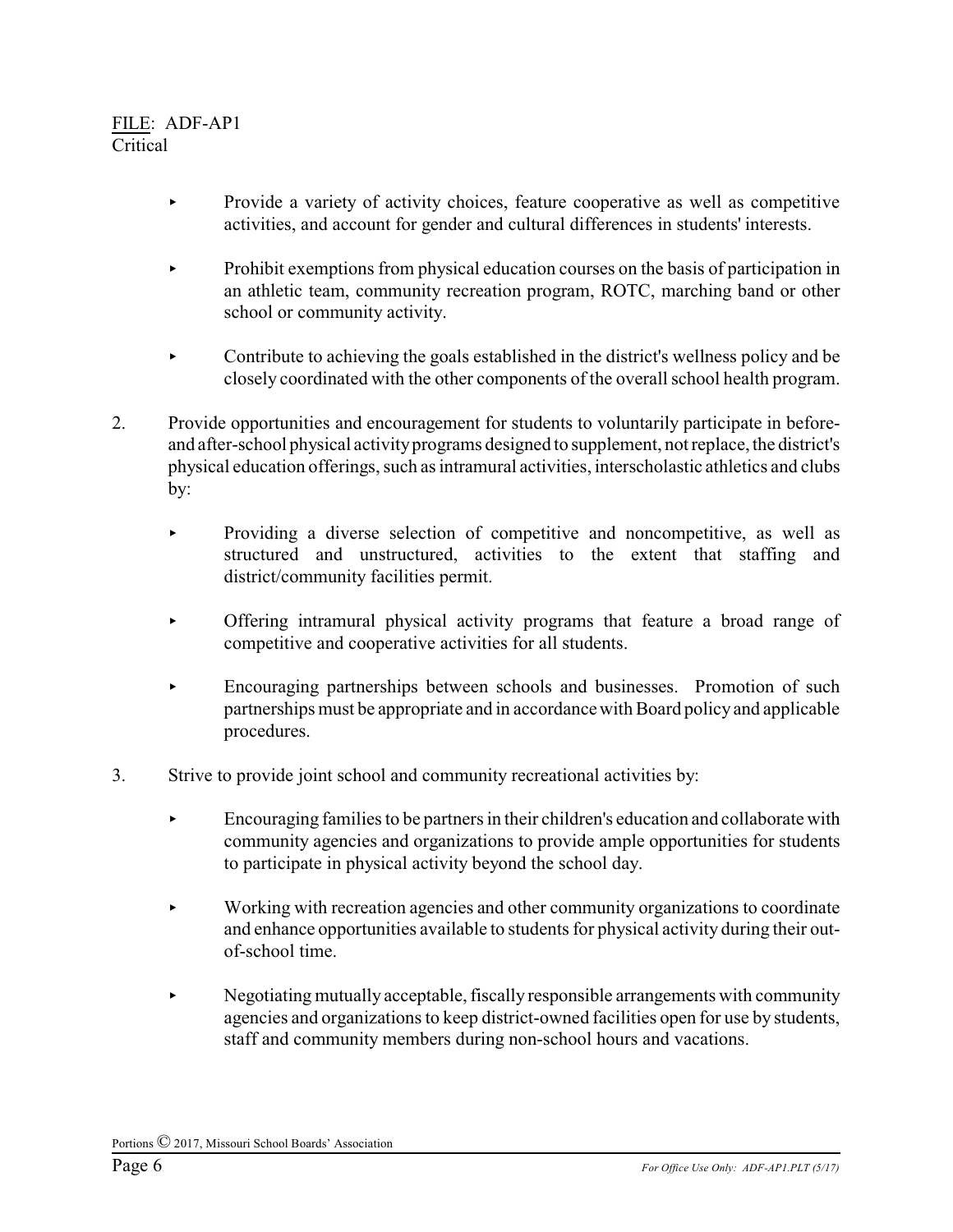- 4. Prohibit the use of physical activity as a form of discipline or punishment and ensure that physical education and recess will not be withheld as punishment.
- 5. Discourage periods of inactivity that exceed two or more hours. When activities such as mandatory schoolwide testing make it necessary for students to remain indoors for long periods of time, staff should give students periodic breaks during which they are encouraged to stand and be moderately active.
- 6. Provide and encourage--verbally and through the provision of space, equipment and activities--daily periods of moderate to vigorous physical activity for all participants in onsite after-school child care and enrichment programs sponsored by the district.
- 7. Provide opportunities and encouragement for staff to be physically active by:
	- Planning, establishing and implementing activities to promote physical activity among staff and providing opportunities for staff to conveniently engage in regular physical activity.
	- Working with recreation agencies and other community organizations to coordinate and enhance opportunities available to staff for physical activity during their out-ofschool time.

# **Other School-Based Activities**

The district's goal for other school-based activities is to ensure an integrated whole-school approach to the district's wellness program. The district will achieve this goal byaddressing the areas itemized below.

## *Community Involvement*

Staff will collaborate with agencies and groups conducting nutrition education in the community to send consistent messages to students and their families. A list of foods and beverages that meet the district's nutrition standards and ideas for healthy celebrations, rewards and nonfood fundraising activities will be provided to community organizations that serve youth. Guest speakers invited to address students will receive appropriate orientation to the relevant policies of the district.

The wellness program shall make effective use of district and community resources and equitably serve the needs and interests of all students and staff, taking into consideration differences of gender, cultural norms, physical and cognitive abilities and fitness level.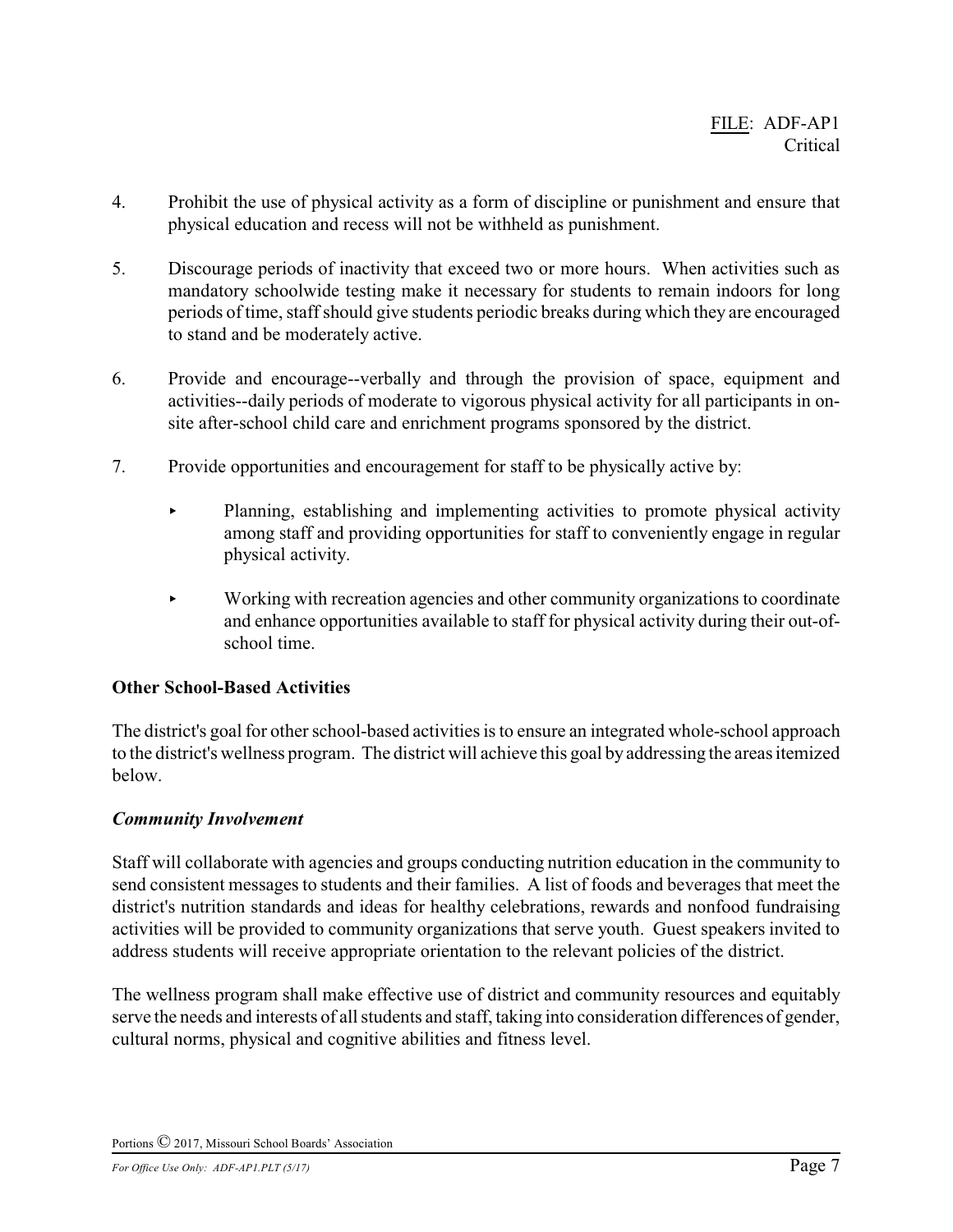## *Family Involvement*

The district will strive to engage families as partners in their children's education by supporting parental efforts to motivate and help their children with maintaining and improving their health, preventing disease and avoiding health-related risk behaviors. Strategies the district mayimplement to achieve family involvement may include, but are not limited to:

- 1. Providing nutrient analyses of district menus.
- 2. Providing parents/guardians a list of appropriate foods that meet the district's nutrition standards for snacks.
- 3. Providing parents/guardians with ideas for nonfood rewards and healthycelebrations, parties and fundraising activities.
- 4. Encouraging parents/guardians to pack healthy lunches and snacks.
- 5. Supporting efforts of parents/guardians to provide their children with opportunities to be physically active outside of school.
- 6. Providing information about physical education and other school-based physical activity opportunities available to students before, during and after the school day.
- 7. Sharing information about physical activity and physical education via the district's website, newsletter, other take-home materials, special events or physical education homework.
- 8. Encouraging parents/guardians to volunteer time in the classroom, cafeteria or at special events that promote student health.
- 9. Providing opportunities for parent/guardian involvement with the district wellness committee.

If practical, the district will provide information in a language understandable to parents/guardians.

## *Indoor Air Quality*

District employees will refrain from using candles, oils, sprays, plug-ins and other sources of fragrance. Pesticides and cleaning products will be used onlyin accordance with district policies and procedures.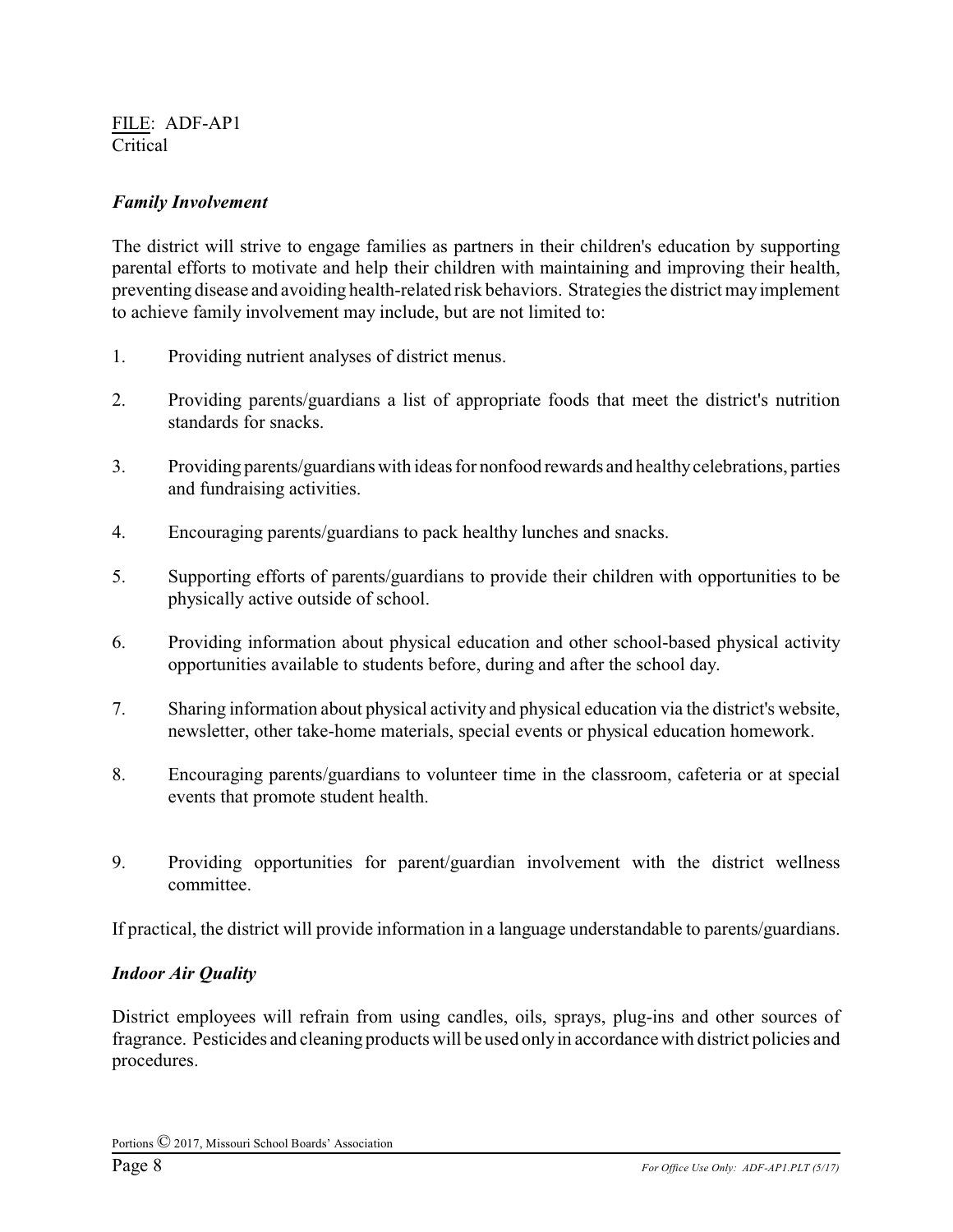#### *Mealtimes*

Students are not permitted to leave school campus during the school day to purchase food or beverages. Mealtimes will comply with the following guidelines:

- 1. Mealtimes will provide students with adequate time to eat after sitting down for breakfast and lunch.
- 2. Activities such as tutoring or meetings will not be held during mealtimes unless students may eat during such activities.
- 3. Free, safe and unflavored drinking water will be available to students during meals in the meal service area.
- 4. Students will have access to hand-washing facilities before they eat meals or snacks.
- 5. The district will take reasonable steps to accommodate the toothbrushing regimens of students.
- 6. Students will be allowed to converse during meals.
- 7. The cafeteria will be clean, orderly and inviting.
- 8. Adequate seating and supervision will be provided during mealtimes.

## *Staff Development and Training*

Staff responsible for implementing the physical education program will be properlycertified and will participate in area-specific professional development activities.

# *Staff Wellness*

The Platte CountyR-3 School District highly values the health and well-being of everystaff member and will plan and implement activities and policies that support personal efforts by staff to maintain a healthy lifestyle. The district will offer staff wellness programs that include education on nutrition, healthy eating behaviors and maintaining a healthy weight for optimal health. The district will establish and maintain a staff wellness committee composed of at least one staff member; wellness committee member; school nurse or other health professional; employee benefits specialist; and other appropriate personnel. The staff wellness committee will serve as a subcommittee of the district wellness committee. The staff wellness committee will develop, promote and oversee a multifaceted plan to promote staff health and wellness. The plan will be based on input solicited from district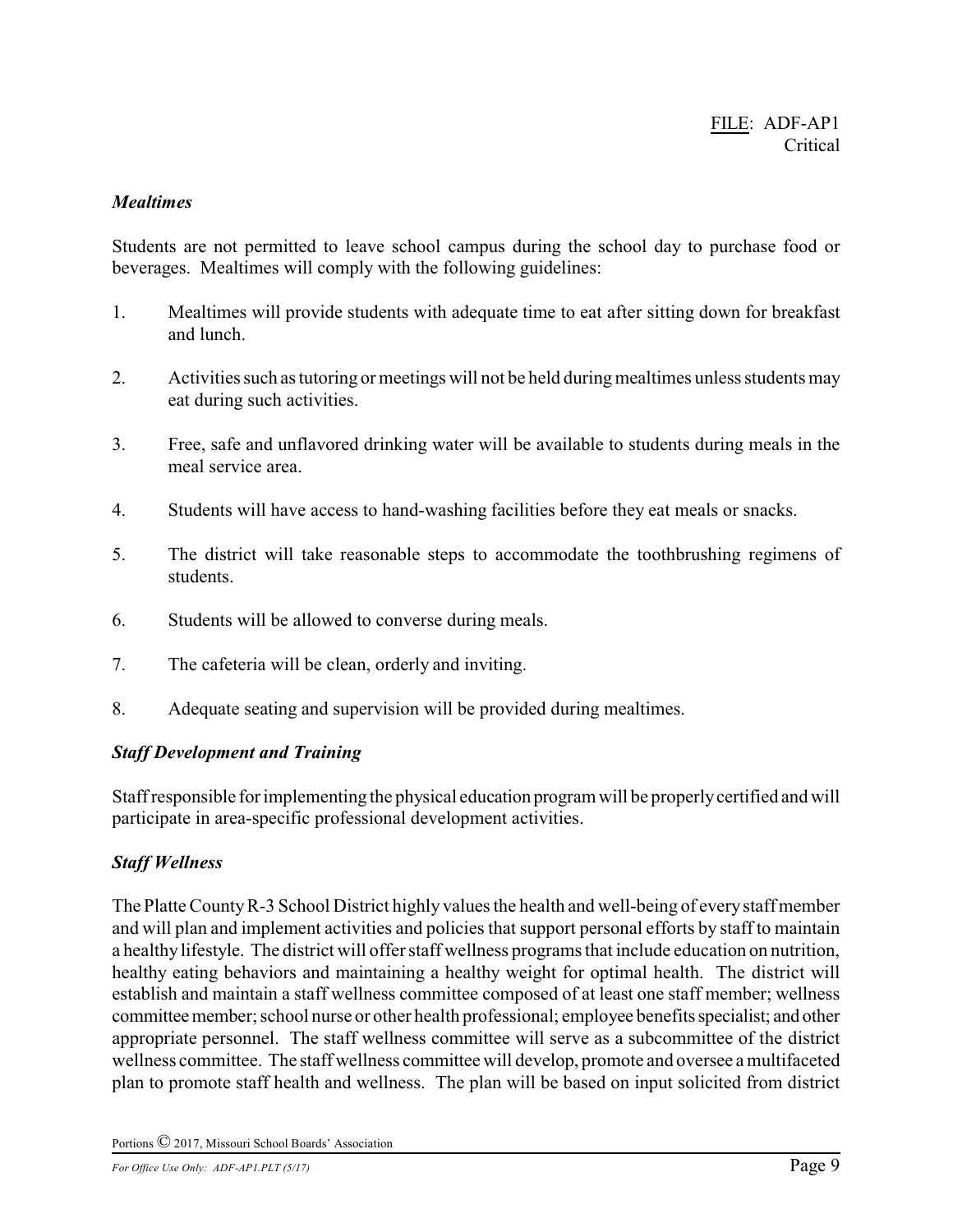staff and will outline ways to encourage healthy eating, physical activity, sun safety and other elements of a healthy lifestyle. The staff wellness committee will provide a copy of its plan to the wellness program committee.

#### **Oversight and Assessment**

The wellness program coordinators are responsible for monitoring implementation and assessing the effectiveness of the district wellness program by:

- 1. Completing the required triennial assessment.
- 2. Prioritizing wellness goals and writing work plans for each goal.
- 3. Measuring implementation of the district wellness policy and procedure.
- 4. Ensuring that the district meets the goals of the wellness policy and procedure.
- 5. Reporting to the Board on compliance and progress.

#### *Compliance Indicators*

The program coordinators will use the Centers for Disease Control and Prevention (CDC) School Health Index as a measure of the overall effectiveness of the local wellness program. In addition, the wellness program coordinators will identify at least one other assessment tool, including those available through the USDA or CDC, that provides measures not covered by the School Health Index. Assessment tools may be locally created.

#### *Policy Review*

The wellness program coordinators will provide policy revision recommendations to the Board as part of the periodic report. The recommendations will be based on analysis of the compliance indicators and comparison of the district's policy to model policies provided, recommended or referenced by the USDA. The Board will revise the wellness policy as it deems necessary. Administrative procedures will be revised accordingly.

#### \* \* \* \* \* \* \*

## *Note: The reader is encouraged to review policies and/or forms for related information in this administrative area.*

Implemented: 03/16/2006

Revised: 04/15/2010; 06/21/2012; 01/15/2015; 07/19/2018